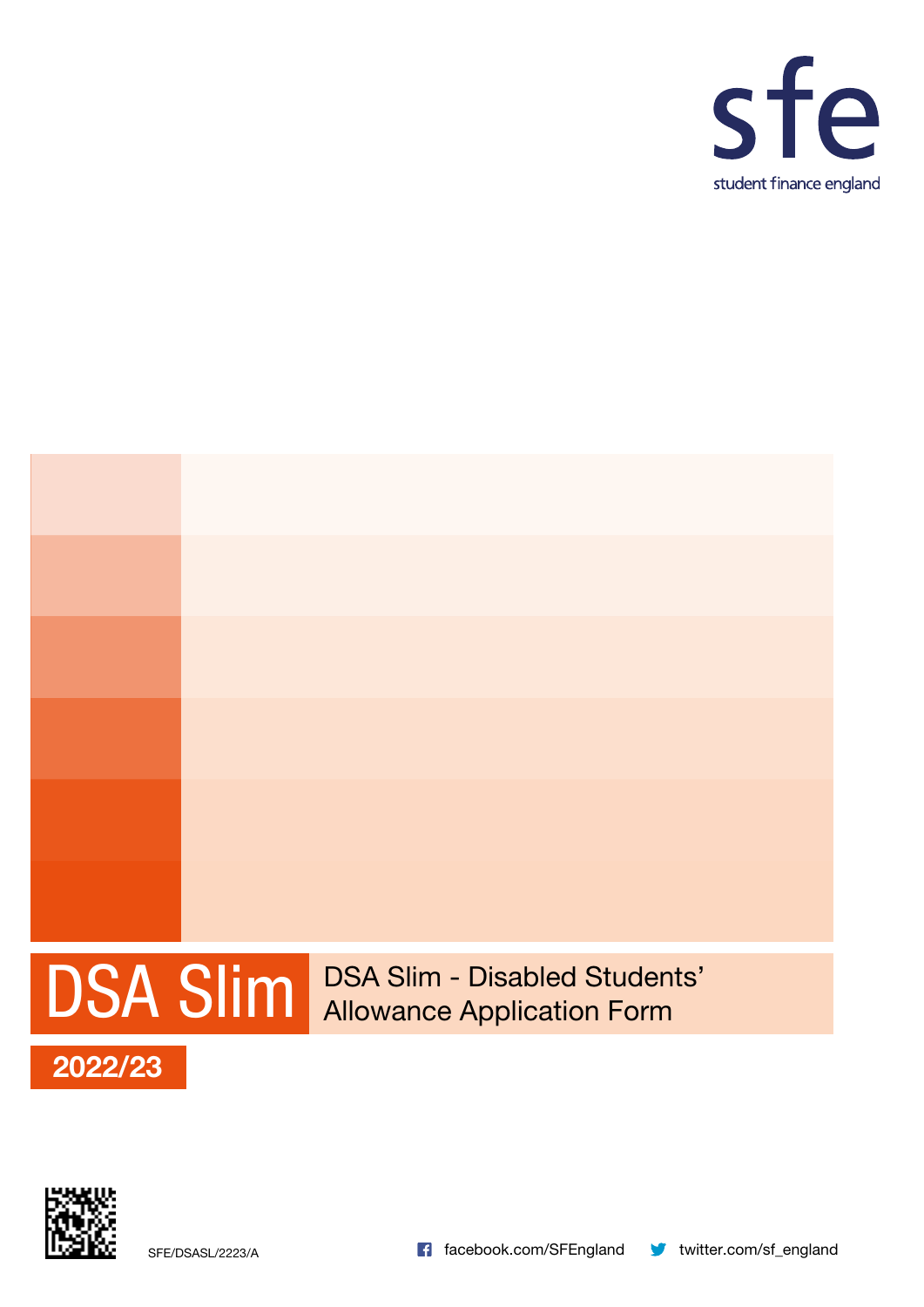# How to get Disabled Students' Allowance (DSA) in 3 easy steps

Here is a summary of the steps involved in applying for and receiving DSA.

## **Apply for DSA**

Complete all sections in this form, and return it with all the evidence we need. The sooner we receive your completed form with all evidence - the quicker we'll be able to tell you if you could get DSA.

Make sure you sign and date the declaration at the end of this form.

## Find out exactly what equipment and support you need

If you are eligible for DSA you may need to attend a Study Needs Assessment to make sure you get the right specialist equipment and/or services to help you complete your course. If you need to attend a Study Needs Assessment we'll send you a letter to tell you how to do this.

If you do need to attend a Study Needs Assessment the Assessment Centre will send us a report. This will recommend equipment and other support you may need, how much it will cost and who can provide it. You will also receive a copy of this report. We will review their recommendations and make our final decision.

This process can take some time – make sure you book your Study Needs Assessment as soon as you get our letter so that you can get all the necessary equipment and support before your course starts.

**3 Get your equipment and support<br>We'll send you a DSA entitlement leader of the support you will receive** We'll send you a DSA entitlement letter to tell you what equipment and other support you will receive DSA for. The letter will also provide instructions on how to arrange delivery of your equipment and/or arrange other support. Don't buy or arrange equipment or support before you receive your DSA entitlement letter because we won't be able to reimburse you for these costs.

 $\mathbf{D}$ Where you see this icon there is a guidance note to help you complete the question.

le Where you see this icon you need to send evidence with your application.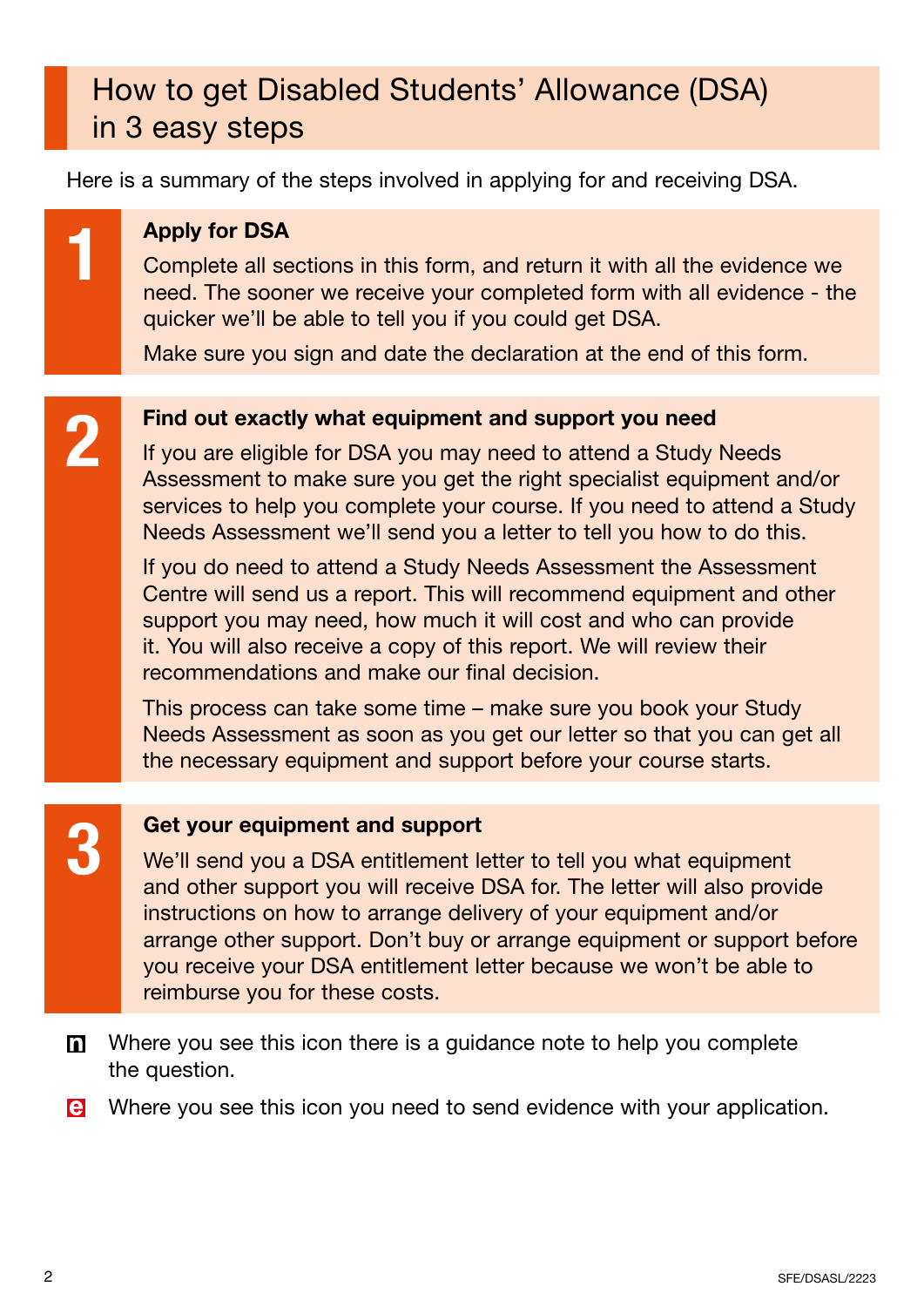## Application deadline

You should return your application as soon as possible and no later than 9 months after the start of your academic year. If you are unable to return your application by this date use the Additional notes pages at the end of this form to tell us why.

## Where can I find more information about Disabled Students' Allowance?

Go to [www.gov.uk/studentfinance](http://www.gov.uk/studentfinance) for information and guidance.

## How can I contact you?

- Email us at dsa team@slc.co.uk
- •Contact us on 0300 100 0607

### Alternative formats

You can order forms and guides in Braille, large print or audio. You can either:

- •email your name, address and Customer Reference Number along with what form and format you require to [brailleandlargefonts@slc.co.uk](mailto:brailleandlargefonts%40slc.co.uk?subject=) or
- •telephone us on 0141 243 3686

Please note, the above email address and telephone number can only deal with requests for alternative formats of forms and guides.

## Who should complete this form

1 What type of course are you/will you be studying?

Full-time undergraduate course – go to question 2

Part-time undergraduate course – You should complete a DSA1 form

Postgraduate course – You should complete a DSA1 form

### 2 Have you applied for other student finance (a tuition fee loan or maintenance loan)?

Yes - go to question 3

No - You should complete a DSA1 form

**3** Have you applied for DSA for your current course before?

Yes - I've already received DSA – You don't need to reapply

No - I'm applying for DSA for the first time – Complete this form

You can download a copy of the DSA1 form and notes from [www.gov.uk/studentfinance](http://www.gov.uk/studentfinance)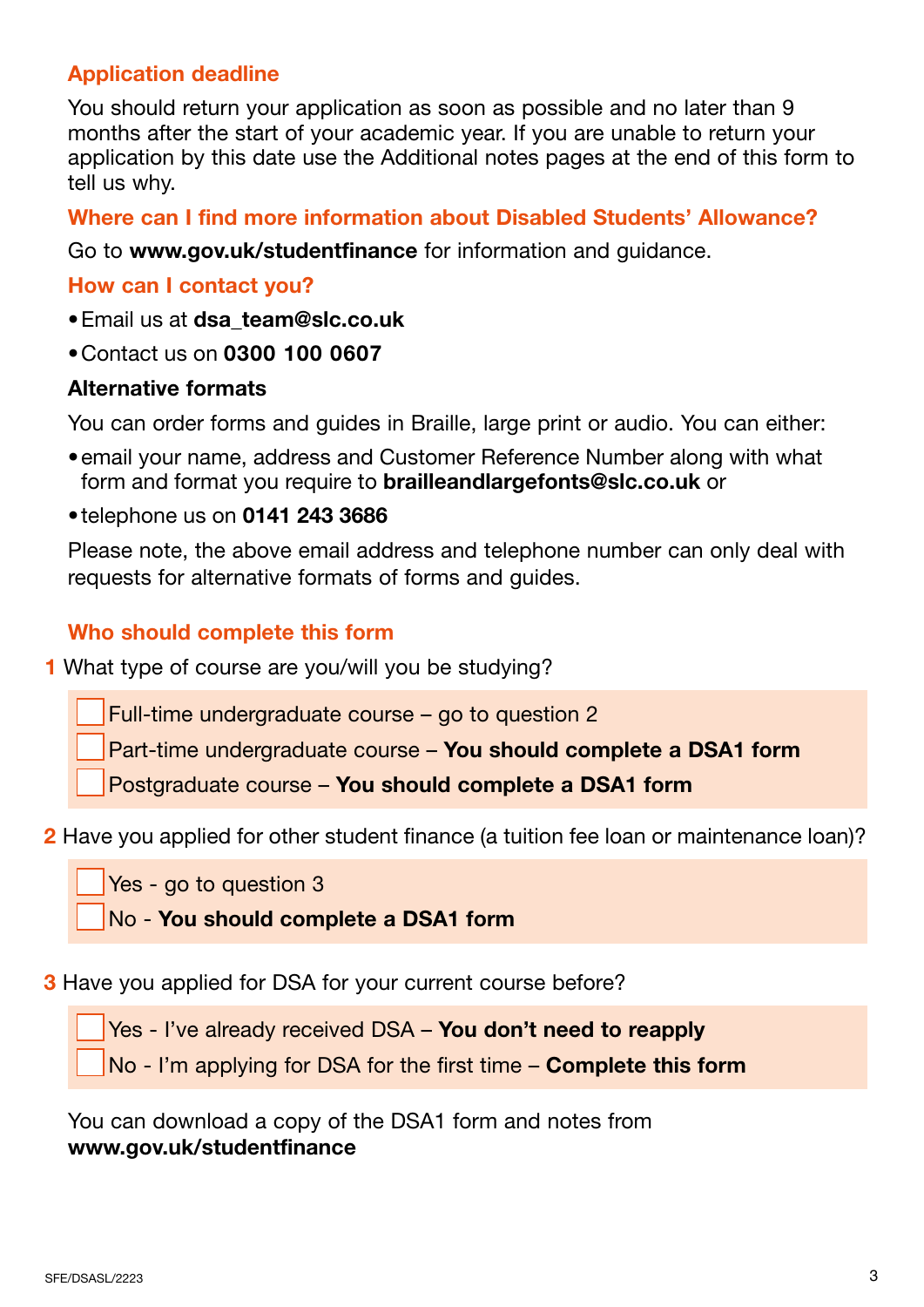# Section 1 Personal details

| <b>Customer Reference Number</b> |                |
|----------------------------------|----------------|
| Forename(s)                      |                |
| Surname                          |                |
| <b>Sex</b>                       | Female<br>Male |
| Date of birth (DDMMYYYY)         |                |

# Section 2 Other financial support

## In academic year 2022/23 will you be eligible to apply for any of the following:

| a1 | A Department of Health or NHS Bursary excluding<br>the Social Work Bursary paid by the NHS Business | Yes<br><b>No</b>                |
|----|-----------------------------------------------------------------------------------------------------|---------------------------------|
|    | <b>Services Authority</b>                                                                           |                                 |
|    | <b>a2</b> A bursary from Student Awards Agency Scotland (SAAS)                                      | Yes<br>$\overline{\mathsf{No}}$ |
|    | a3 A Healthcare Bursary from the Department of Health<br>(Northern Ireland)                         | <b>No</b><br><b>Yes</b>         |

If you answered 'Yes' to any of the above questions **do not continue** with this annication. You abould contact it this application. You should contact the provider of your bursary for advice on any extra support you may be entitled to.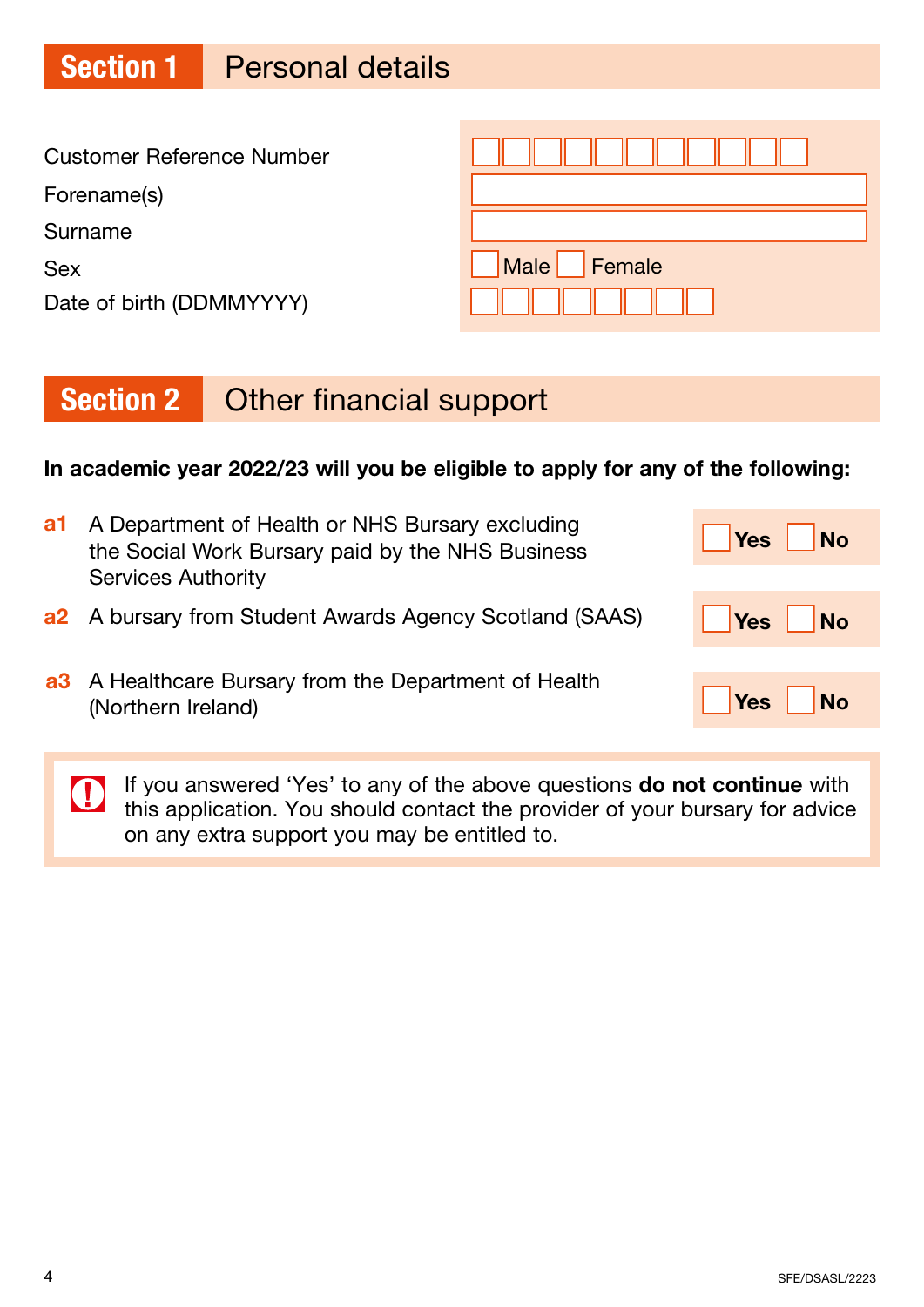## Section 3 Your disability

a<sup>1</sup> Please give the name or diagnosis and provide **photocopied** evidence of your disability. See the notes for what evidence you need to send.

Your evidence must confirm that you meet the definition of a person who has a disability under the Equality Act 2010.



Keep all original evidence - you may need this later. We only need a photocopy. This will be securely destroyed once processed.

It is your responsibility to pay any costs to obtain the required evidence.

You meet the definition of a person with a disability under the Equality Act 2010 if you have a physical, sensory or mental impairment which has a substantial\* and long term adverse effect on your ability to carry out normal day-to-day activities (including education).

\*more than minor or trivial

## Physical, sensory, long term health conditions or mental health conditions

You should provide a written statement or letter from a doctor or appropriate qualified medical professional which confirms a substantial and long term adverse effect on your ability to carry out normal day-to-day activities.

## **B** Specific Learning Difficulty (for example, dyslexia)

You should provide a diagnostic report, written in accordance with the 2005 Specific Learning Difficulty (SpLD) Working Group Guidelines, from either:

- A Practitioner Psychologist; or
- A suitably qualified specialist teacher, holding a SpLD Assessment Practicing Certificate.

## **B** Autistic Spectrum Disorders

You should provide a written statement or letter from a doctor or appropriate qualified medical professional which confirms a substantial and long term adverse effect on your ability to carry out normal day-to-day activities;

or

Statement of Special Educational Needs (SEN) issued by a local authority.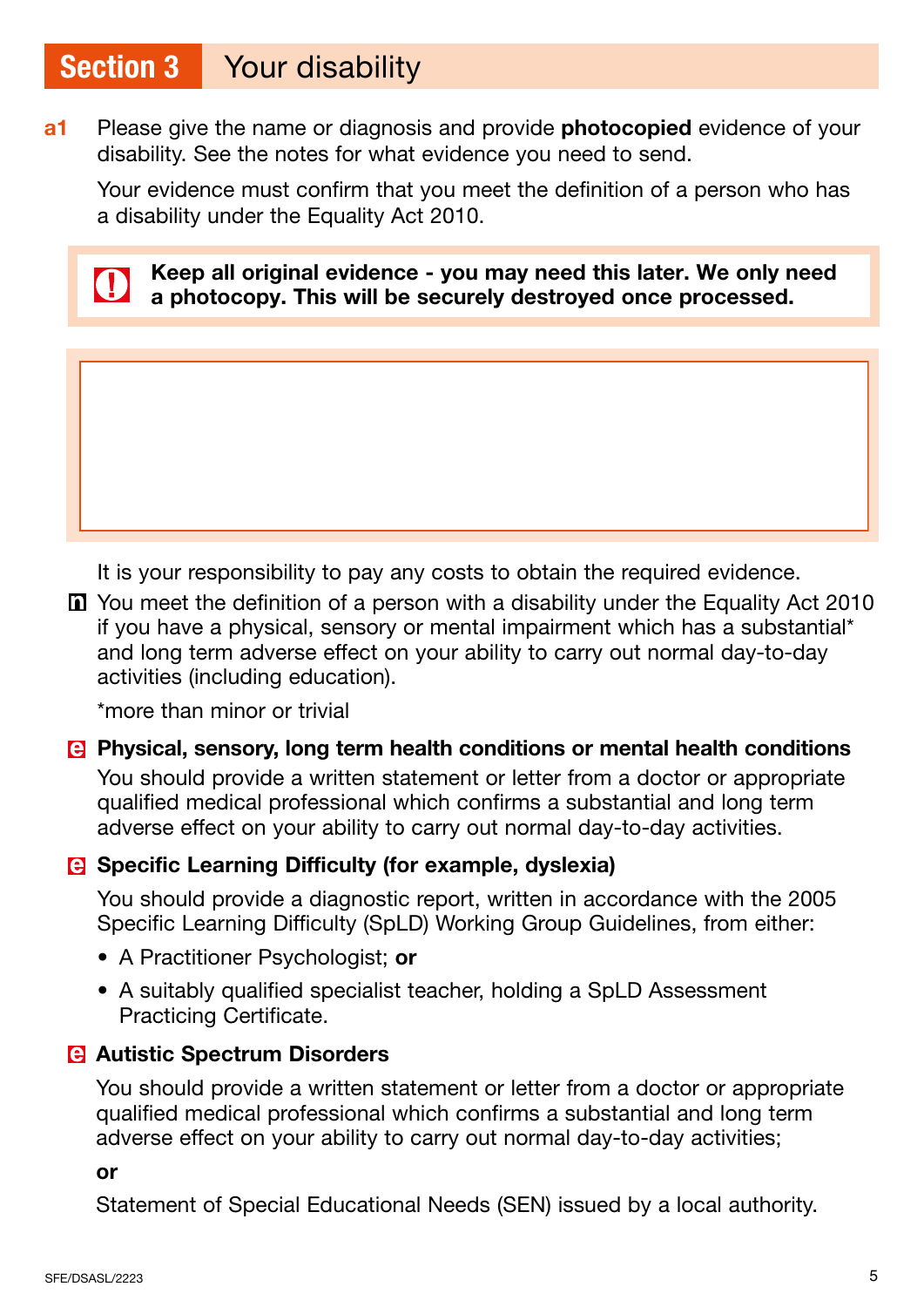

Please tick the boxes below if you consent to the following DSA arrangements. If you do not give consent it may delay any payments you receive.

You have the right to withdraw your consent to us processing your personal information in relation to this application form. To withdraw your consent, please contact us.

- I agree that Student Finance England and the disability service at my university or college may exchange information about my application for DSA where this is necessary to make sure I get the help I need.
- I agree that Student Finance England and my DSA Needs Assessor may exchange information about my application for DSA where this is necessary to make sure I get the help I need.
- I agree that Student Finance England and my DSA suppliers may exchange information about my application for DSA where this is necessary to make sure I get the help I need.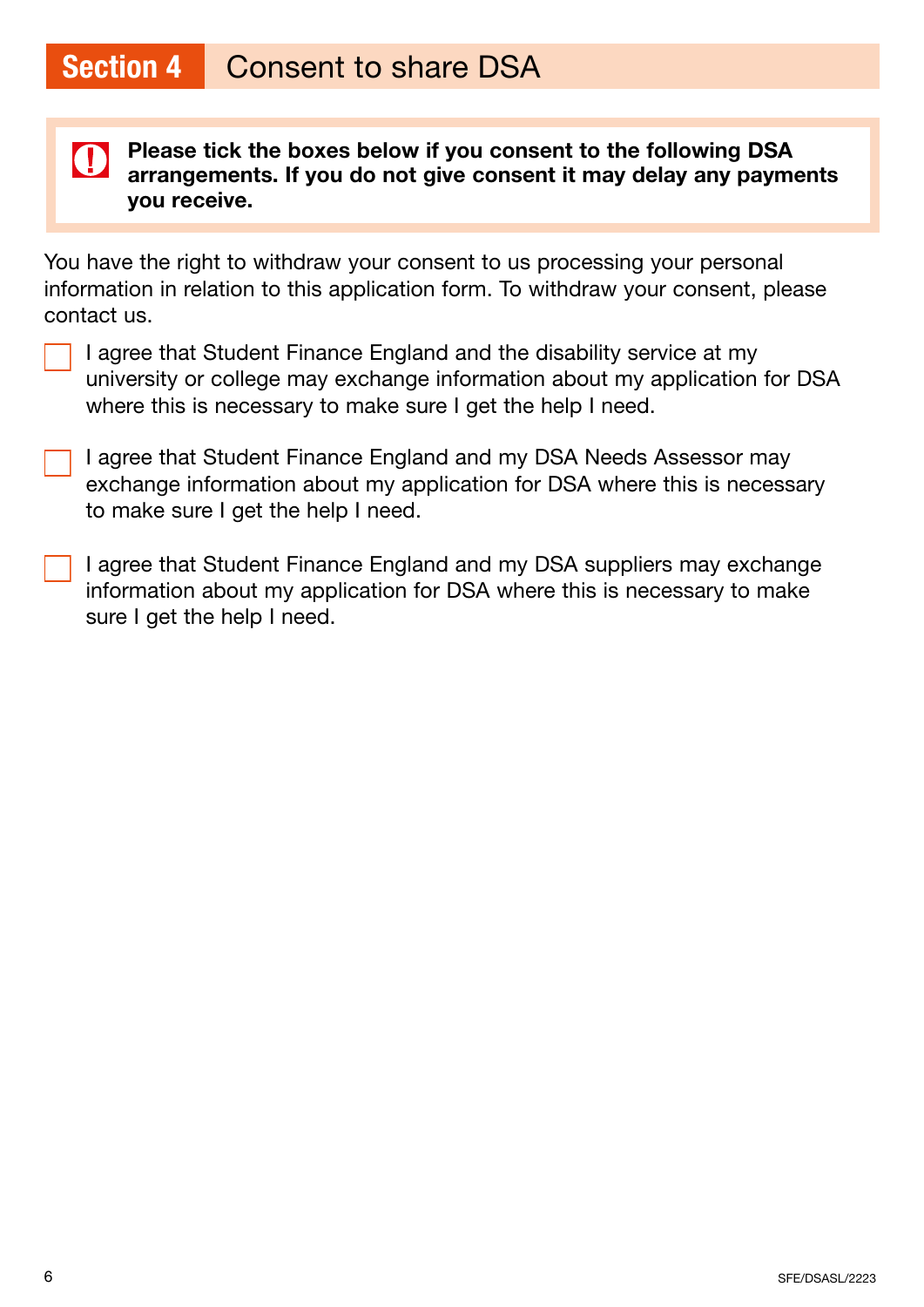## Section 5 Your bank or building society account details

Where possible we will pay suppliers of your equipment or support services directly. However, please complete the section below so that we can pay you if we need to.

You do not need to provide these details if you have already given them to us.

## The account must be in your own name and be able to accept direct credits.

| Sort code                                       |  |
|-------------------------------------------------|--|
| Account number                                  |  |
| Building society roll number<br>(if applicable) |  |

## **Declaration**

To find out how we'll use the information you provide go to [www.gov.uk/studentfinance](http://www.gov.uk/studentfinance) to read our Privacy Notice before signing this form.

Alternatively, you can request a copy by writing to the Student Loans Company Ltd (SLC) at 100 Bothwell Street, Glasgow, G2 7JD or by calling us.

•I confirm that to the best of my knowledge and belief, the information I have provided is true and complete. If it is not, I understand I may not receive financial support, any support I have had may be withdrawn and I could be prosecuted.

| Your full name (in BLOCK CAPITALS) |                         |
|------------------------------------|-------------------------|
|                                    |                         |
| Your signature                     | Today's date (DDMMYYYY) |
|                                    |                         |